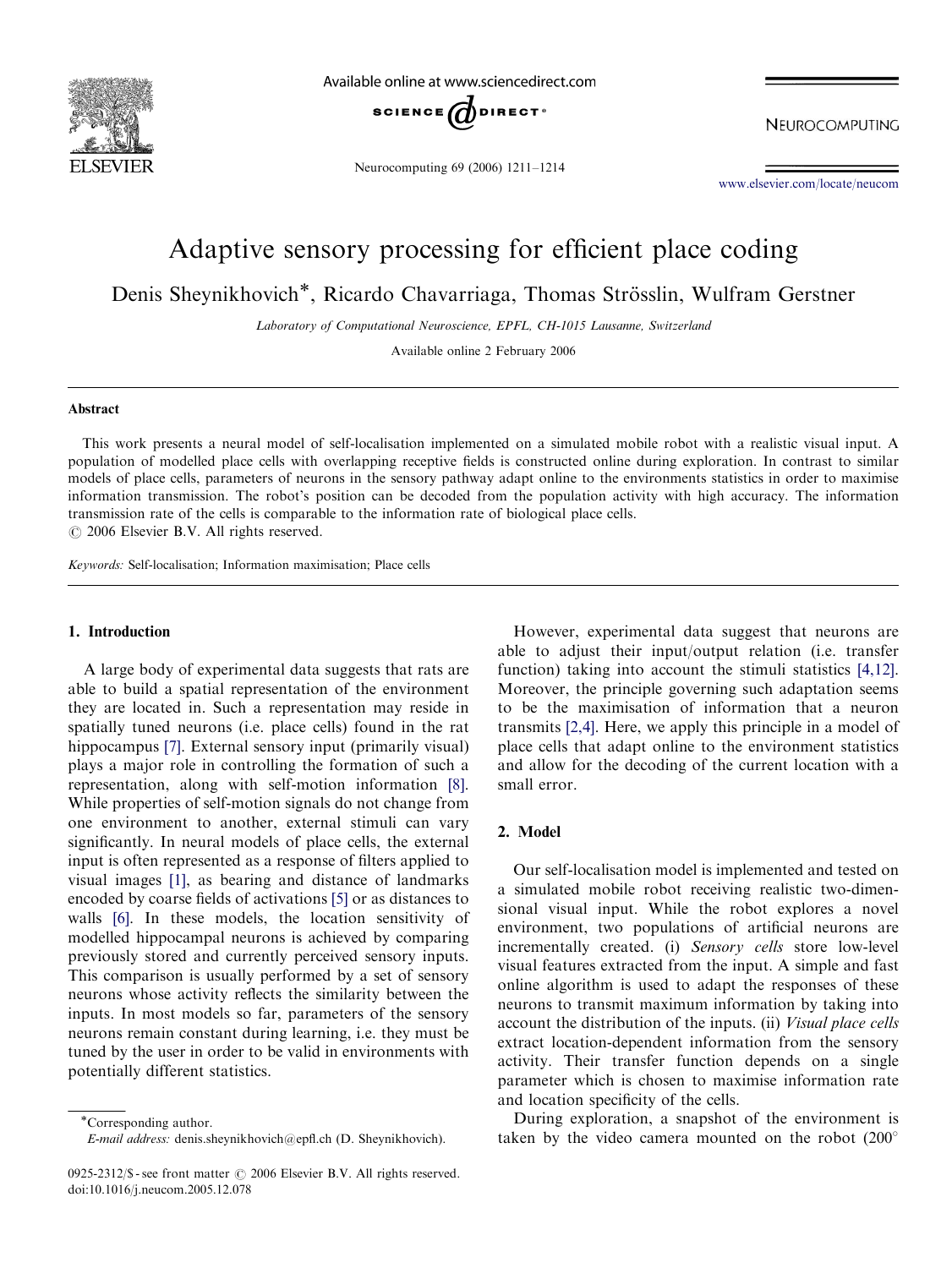horizontal view field) at each time step. The input image is sampled with a uniform rectangular grid of  $96 \times 12$  points where at each point of the grid we place a set of 8 twodimensional Gabor filters with different orientations [\[1\]](#page-2-0). The set of responses  $\mathcal{I} = \{r_k^G\}_{k=1}^K$  of  $K = 8 \times 96 \times 12 =$ 9216 filters constitutes a local view and serves as an input to the layer of sensory cells (SC).

A new SC is recruited for each local view. The SC receives inputs from all  $K$  filters. Synaptic connections between SC  $i$  and filter  $k$  are set by one-shot Hebbian learning rule as  $w_{ik}^{SC} = r_i^{SC} r_k^{G}$ , where  $r_i^{SC} = 1$  at creation. Weights  $w_{ik}^{SC}$  store the local view  $\mathcal{I}_i$  extracted from the image. At this and subsequent time steps the synaptic input to the SC is calculated as a normalised difference  $\Delta_i =$  $\|\mathcal{I} - \mathcal{I}_i\|_2$  between the newly observed  $(\mathcal{I})$  and the stored  $(\mathcal{I}_i)$  local views (at creation time  $\Delta_i = 0$ ). Before calculating  $\Delta_i$ , the local views are aligned with an arbitrarily chosen directional frame, and only the responses corresponding to overlapping sectors of the visual field are taken into account. We assume that directional information necessary for such an alignment is available from the head direction system of the rat [\[10\]](#page-3-0).

We consider each SC as a rate-coding neuron with a non-linear transfer function and firing rate  $r_i^{SC} \in [0, 1]$ . Such a neuron transmits maximum information if its output firing rate takes all values in the range equally often, i.e. the firing rate distribution is uniform (i.e. maximum entropy distribution) [\[3\].](#page-3-0) The transfer function that makes the output distribution uniform corresponds to the integral of the input distribution. An online calculation of this optimal transfer function is implemented at each sensory cell by keeping a history of its inputs and calculating an approximation of the integral for each new input. In particular, we define the firing rate of SC i at time step  $t$  to be

$$
r_i^{SC}(t) = N^{-1} \sum_{n=1}^{N} \mathcal{H}(\Delta_i(t - n) - \Delta_i(t)),
$$
\n(1)

where  $\Delta_i(t)$  is the input to cell i at time step t, N is the memory size and  $\mathcal{H}$  is the Heaviside step function.

The activity of a single SC reflects how well a single local view is recognised. In order to combine information from several local views in a *location*-sensitive unit, all simultaneously active SCs are connected to a newly created visual place cell (VPC). A new VPC is created at each time step unless a sufficient number of VPCs are highly active, i.e. the location is already encoded by the VPC population. Connection weights  $VPC \rightarrow SC$  are set by the one-shot Hebbian learning rule as before. A VPC activity is defined by a piecewise linear transfer function with an activity threshold  $\theta_a$ 

$$
r_i^{\text{VPC}} = \begin{cases} 0 & \text{if } \kappa_i h_i < \theta_a, \\ 1 & \text{if } \kappa_i h_i > 1, \\ \frac{\kappa_i h_i - \theta_a}{1 - \theta_a} & \text{otherwise,} \end{cases}
$$
 (2)

where  $h_i = \sum_j w_{ij} r_j^{SC}$  is the input potential of cell *i*, and  $\kappa_i = 1/h_i^0$  determines its saturation potential, with  $h_i^0$ standing for the input potential at the time when the cell was recruited.

The rate at which the activity of a cell transmits information about the locations of the robot (or a rat) can be calculated as

$$
I = \int_{x} \overline{r}(x) \log_2 \frac{\overline{r}(x)}{\overline{r}} p(x) dx,
$$
\n(3)

where x is the spatial location,  $\overline{r}(x)$  is the mean firing rate at that location,  $\overline{r} = \int_x \overline{r}(x)p(x) dx$  is the overall mean firing rate and  $p(x)$  is the probability density for the robot being at location  $x$  [\[11\].](#page-3-0) The information rate I measures how much information in bits a neuron transmits per unit time, whereas the normalised information  $I/\overline{r}$  measures the specificity of the cell in bits per unit of firing rate (bits/spike in real neurons). We choose  $\theta_a$  such that the location sensitivity of the VPC neurons was as high as possible without loss in the rate of information transmitted (see below).

Online adaptation in the SC population ensures that the input to the VPC population is independent from the visual stimuli statistics. A natural parameter adaptation in the VPC population can thus be performed over a much longer time-scale, whereas here we use an offline procedure for this purpose.

## 3. Simulations and results

The model was tested in three different simulated environments: an open arena (Box 1) of  $80 \times 80$  cm placed in a room with standard office equipment, a rectangular box (Box 2) of  $100 \times 50$  cm with high black walls with distinct visual patterns in the corners, and a cylinder (Box 3) of 80 cm in diameter with a panoramic photograph of Swiss mountains as wall texture. We let the robot explore each of the boxes for several thousand time steps, such that about 30 VPCs were highly active  $(r^{VPC} > 0.8)$  in any location inside the corresponding box. To illustrate the adaptation in the sensory population, we plot normalised histograms of the inputs  $\Delta_i$  in Box 1 and Box 2 in [Fig. 1](#page-2-0)a. In each sensory cell, its history is a sample of size  $N = 100$ from a distribution corresponding to one of the histograms. The adaptation rule Eq. (1) results in a transfer function with a sigmoid-like form whose steepest part corresponds to the area of most frequently occurring differences (marked by squares and triangles for Box 1 and 2, respectively), such that the resulting output distribution is close to uniform and information transmission is maximised [\[4\].](#page-3-0)

The firing rate of the VPCs (Eq. (2)) depends on the activity threshold  $\theta_a$ . Values of  $\theta_a$  close to 1 lead to a high sensitivity of the VPCs to the exact positions where they were recruited. At low values of  $\theta_a$  the VPCs will be as sensitive to position as the sensory cells ( $\bar{r} = 0.5$  due to the uniformity of the output distribution). This is illustrated in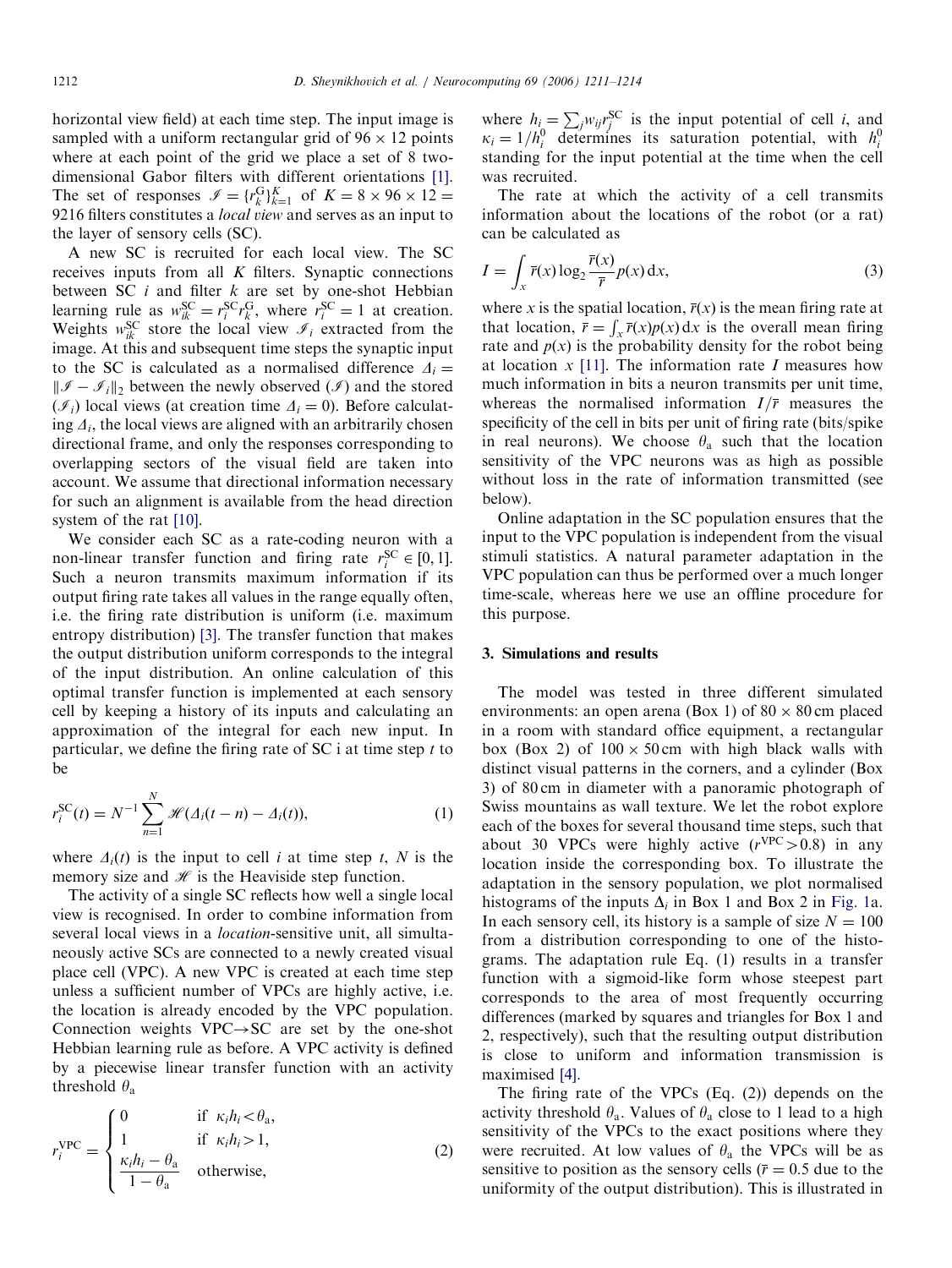<span id="page-2-0"></span>

Fig. 1. (a) Normalised histograms of differences  $\Delta_i$  with optimal transfer functions for Box 1 (squares) and Box 2 (triangles); (b,c) SC and VPC location specificity  $I/\bar{r}$  in bits per unit rate (b) and information rate I in bits/s (c) averaged over 50 cells versus  $\theta_a$ . The vertical lines on both panels correspond to a  $\theta_a$  that maximises I; (d) The standard deviations of position estimation error along horizontal and vertical directions in percents of the length of the environment along that direction. For the cylinder (Box 3) only the locations close to the centre were analysed.

Fig. 1b where we plot the dependency of cell specificity  $I/\overline{r}$ on the values of  $\theta_a$ . In contrast, the rate of position information I (Eq. (3), Fig. 1c) has a maximum at  $\theta_a = 0.5$ . Intuitively it means that if a cell's spatial receptive field is very small, the activity of this cell is not informative most of the time. On the other hand, if the specificity of the cell is too low, the cell is active in a large portion of the environment making the cell non-informative again.

To calculate the gain in the information rate of the place cells compared to the sensory cells, we calculated I and  $I/\overline{r}$ for the sensory cells using Eq. (3). The result  $(I = 0.102$  and  $I/\overline{r}$  = 0.204) suggests that the combination of information from several sensory cells into one place cell indeed leads to an increase of both information rate and location specificity (at the optimal value of  $\theta_a = 0.5$  in the VPC population  $I = 0.297$  and  $I/\bar{r} = 1.227$ , Fig. 1b, c). As reported in [\[11,9\]](#page-3-0) the information per spike of CA1 place cells (i.e.  $I/\overline{r}$ ) is around 1.5–2.5 bits which is slightly more than the information per unit rate in the model. Higher information rate in biological place cells may be due to the combination of different sensory modalities in addition to vision [\[9\]](#page-3-0).

In order to estimate the accuracy of self-localisation, we let the robot move in random directions for another 1000 time steps (with fixed population sizes). At each time step the error between actual position and its estimation encoded by the VPC population was calculated. Fig. 1d shows the standard deviations of the error for the three test environments. In spite of the fact that the environments had such different statistics, as illustrated in Fig. 1a, the SD of localisation error is limited to 7% of the length of the environment. Exactly the same model was used in all the three environments.

## 4. Conclusions

We presented a simple biologically plausible model of self-localisation which is able to build an accurate spatial representation in statistically different environments. A slightly different approach to the problem of sensory adaptation could be to assume a particular type of the transfer function, e.g. a sigmoid, and use an online algorithm to learn the optimal parameters [\[3\].](#page-3-0) Results of simulations assuming such a parameterised transfer function were identical to those reported here, but required a careful choice of initial parameter values (data not shown). The method presented here is not exclusive to visual input and can be applied to other types of sensory processing.

### References

[1] A. Arleo, F. Smeraldi, W. Gerstner, Cognitive navigation based on nonuniform gabor space sampling, unsupervised growing networks, and reinforcement learning, IEEE Trans. Neural Network 15 (3) (2004) 639–652.